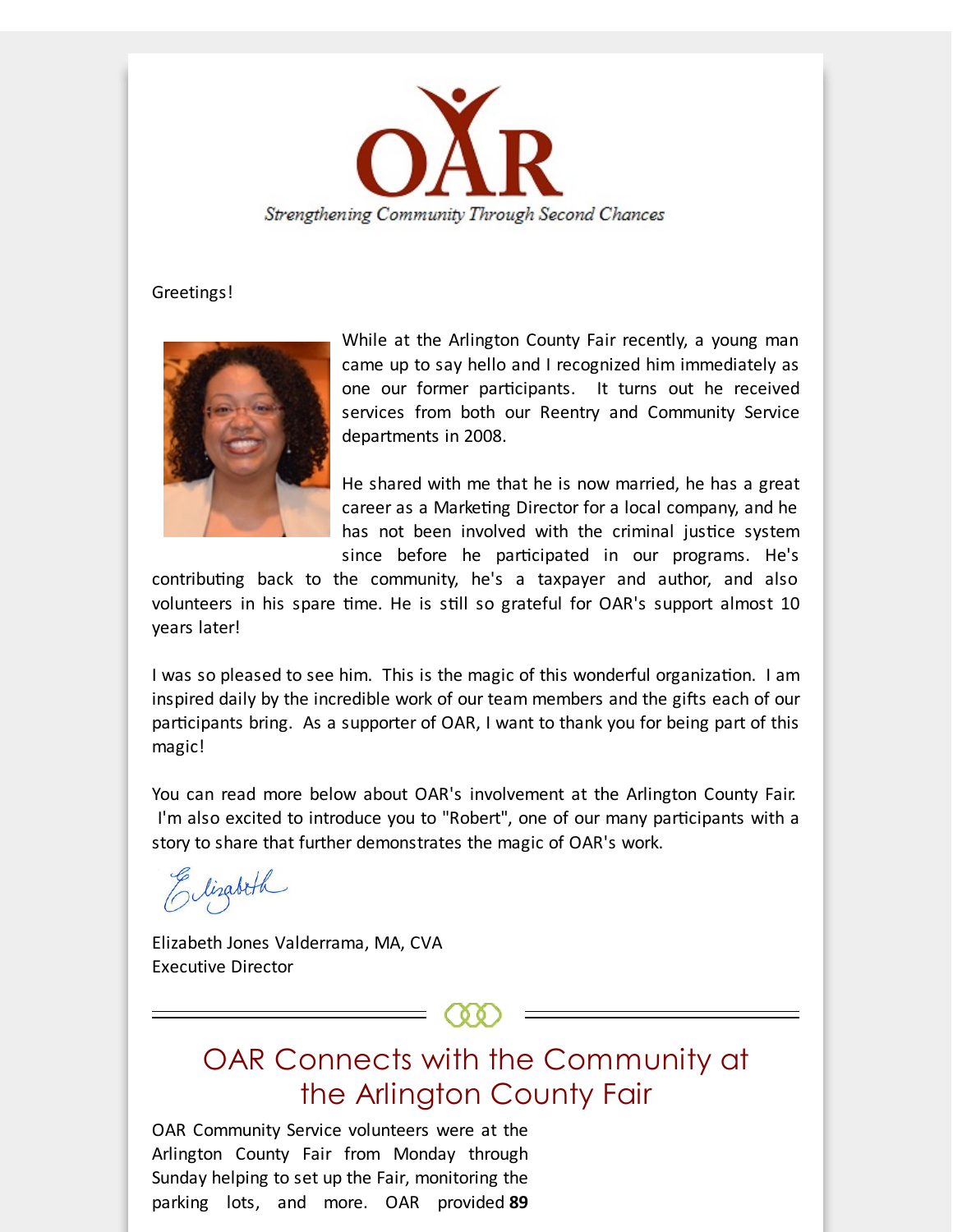**volunteers** who contributed 551 hours of time at the Fair! Over 25 participants were able to have their case closed after finishing their Community Service hours at the Fair!

Additionally, OAR Board members, volunteers and team members staffed a booth in the indoor vendors section, sharing with the community information about OAR's work. We were able to sign up people to attend tours,

distribute information, and engage adults and youth in OAR-related questions t o win candy.





*Pictured L to R: Sharon Kotok (Volunteer), Jeanette Perthel (Reentry Specialist)*



*Pictured L to R: Elizabeth Jones Valderrama (Executive Director), Gladys Jones (Volunteer), Anne Breville (Volunteer and Special Projects Associate)*

connect with our community in this way each year! We owe many thanks to the Arlington County Fair Board members who help to facilitate our involvement, to our volunteers who participated!





*Pictured L to R: Ellen Fitzgibbons (Executive Administrative Assistant), Rosie Gordon (Owner, Sushi-Zen)*

On August 2nd, OAR participated in a fundraiser hosted by Sushi-Zen, located on Lee Highway in Arlington.

Sushi-Zen is donating 20% of their dinner proceeds from the evening to OAR. More than 70 supporters joined us, in addition to Sushi-Zen's regular customers. OAR team members were on-site the entire evening to share about our mission and engage with the supporters. We are grateful to all who were able to join us for this fun (and delicious) event! We are also so grateful to Sushi-Zen for hosting us and contributing to OAR!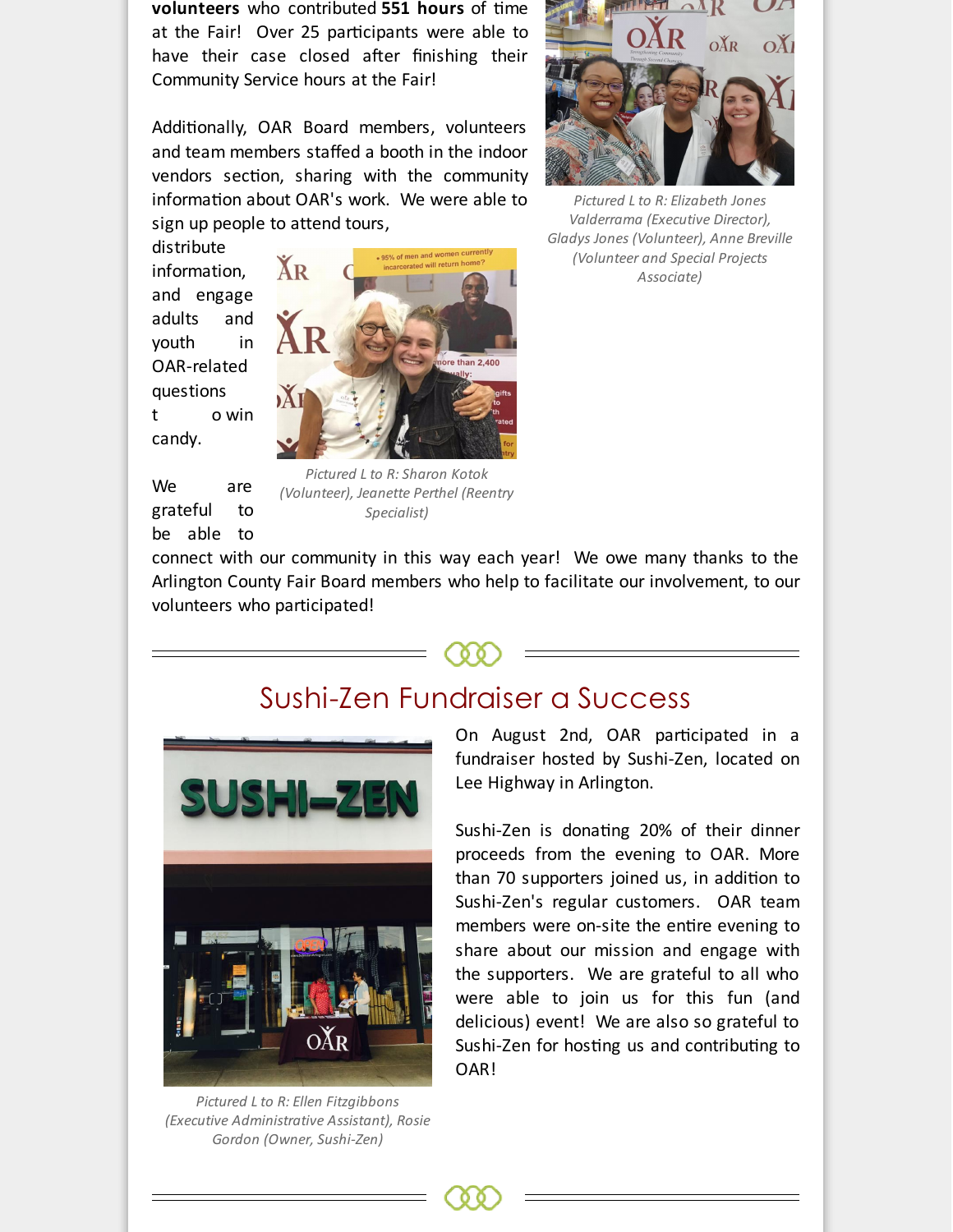## Upcoming Events

### **Sing Out for Second Chances Sunday, October 15, 2017**

Join OAR and Mt. Zion Baptist Church for an evening of inspirational music presented by local faith community choirs and guest speakers from OAR to discuss the power and importance of Sing Out for Second Chances second chances! The event will be



hosted by and held at Mt. Zion Baptist Church (3500 S 19th St, Arlington, VA 22204). Visit our website for more information: [https://www.oaronline.org/sing](http://r20.rs6.net/tn.jsp?f=001b80MnfjLJRubfT--iew9Eok2H1SN5U9N1s-DxCbXgCJ8bGUCnKwpgBWJtbPOo921s0EsSQin4kQp_8-HhJVc9KRpF6rmyFHSUgVnB4cFEDtjXVcgnlMbyJTs-oI9fL1GSpsFj4jat_8bAy9C3Q9TO_R2dKHIAS0Cbe4z6CGoFrieh5gkD-3nYzLW9OHq7g7JnMQ5HfsOBq2weuXsamNmTTxDA-jewteRG8URCu5WKh2Xwz4fNtpEIc307XIpvnVIKIUODWvZyb7E628lzmdcQOmIdnXDMAHjfnazWaxdHTD8PZETfYb_MjeuxOVDJkE-c77IZFhkFcJg_4qBSbsOHCqoepTanDNjHc5pTc-XBl4PHiiZTtyMug==&c=&ch=)out-for-second-chances-2017/

#### **Toy Drive**

#### **The entire month of October 2017**

Each year in the month of October, OAR hosts a community-wide Toy Drive to collect new, donated toys and holiday gifts for children of incarcerated parents. We are seeking businesses, community centers, faith communities, and other locations to host donation boxes for us where toy collections can be held. For more information, please contact Anne Breville at [abreville@oaronline.org](mailto:abreville@oaronline.org) or 703-228-0587.



#### **Project Christmas Angel Wednesday, December 13, 2017**

Save the date for Project Christmas Angel! This is one of OAR's largest events of the year! OAR collects holiday gifts for children of incarcerated and recently released parents and distributes the gifts to the children. Plan to join us on Wednesday, December 13th for our Wrapping Party, where nearly 200 volunteers will gather to select gifts for the children, wrap them, and prepare them for delivery. RSVP required. The RSVP form will be posted on our website in November. For more information, please contact Anne Breville at [abreville@oaronline.org](mailto:abreville@oaronline.org) or 703-228-0587.



**Second Chance Fundraising Breakfast Tuesday, April 24, 2018**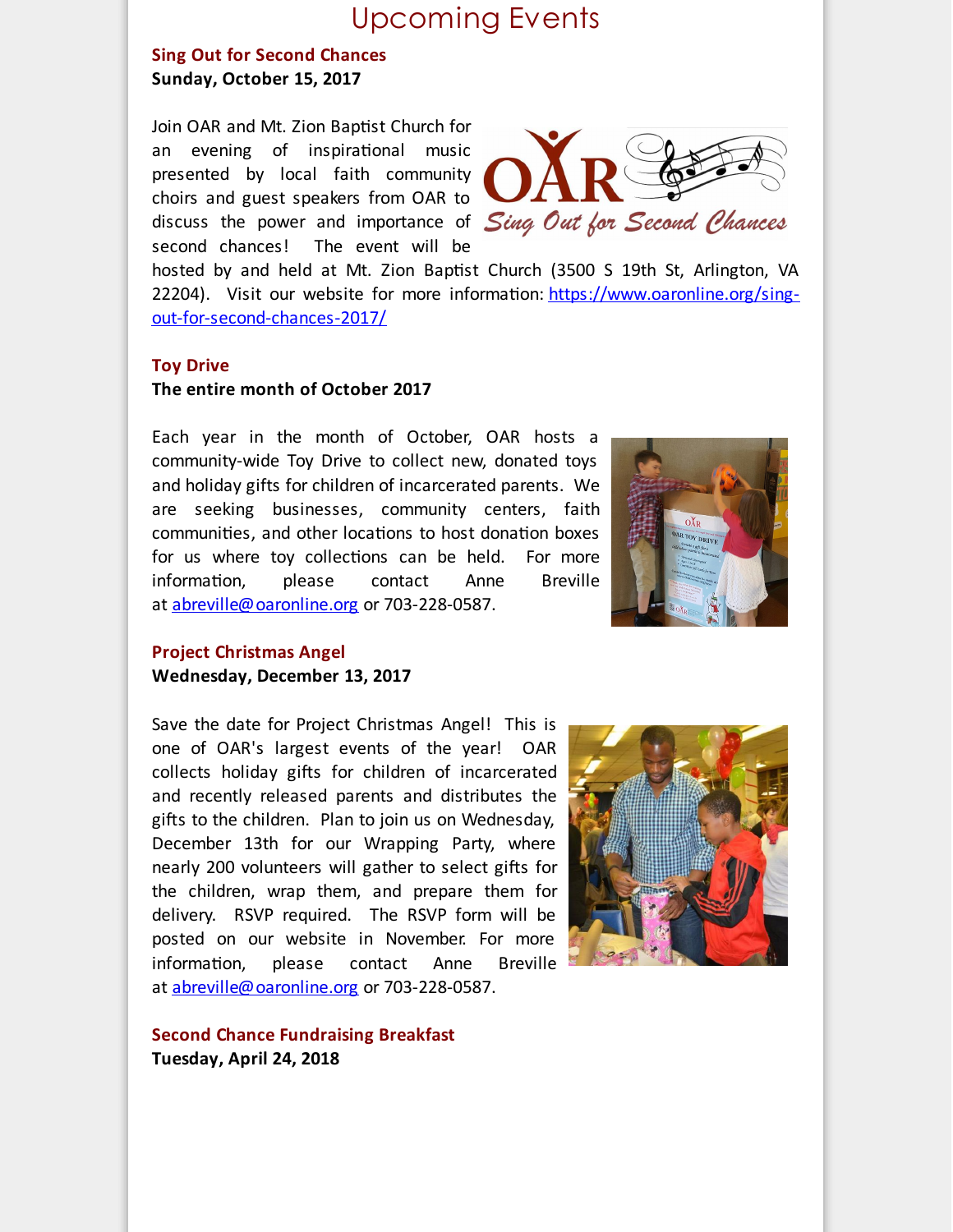Save the date for our 10th Annual Second Chance Fundraising Breakfast! Last year, we had nearly 600 guests in attendance to support OAR. The event will be held at the Crystal Gateway Marriott in Crystal City (1700 Jefferson Davis Hwy, Arlington, VA). For more information, please contact Heather Pritchett at [hpritchett@oaronline.org](mailto:hpritchett@oaronline.org) or 703-228-7435. More details coming soon.



# A Participant Story: "Robert"

"Robert" *(name changed to protect privacy)* is a current participant in OAR's Intensive Reentry Program (IRP). Robert was released five months ago after having been in and out of incarceration since he was nine years old. Robert shared that he was getting into trouble at a very young age and has spent most of his adult life behind bars. His most recent incarceration was three years and four months at Coffeewood Correctional Center in Culpeper.

Ashley, an OAR Reentry Coach, began working with Robert about six months prior to his release, driving to Culpeper every week to meet with him one-on-one to discuss his plan once he got released and to begin building a trusting relationship with Robert. Ashley was also there on the day of Robert's release and picked him up at the gate. OAR has continued to work with Robert post-release, including getting him a cell phone, clothes, prescription eyeglasses, and helping to arrange and pay for travel out of state so he can visit his son, who is in foster care.

Now, just five months after his release, Robert is happy to report that he has a job as a dishwasher at a restaurant in Arlington, he's been able to reconnect with his son and he will be getting custody of his son and bringing him back to live with him in Arlington. Robert stated, "If it wasn't for OAR, I know I'd already be back in jail. This is the longest I've been out my entire adult life. I had already planned to return to my old ways before I met Ashley and OAR. OAR has really saved my life."

# Learn More About OAR at a Free Tour!

Want to learn more about us? Join us for a **free one-hour tour** at the OAR office! Guests will hear about OAR's programs and services from the staff who are working in the programs, tour the OAR office, and hear participant success stories. We promise to start and end on time. Below is a list of upcoming dates/times. To sign up, please sign up [here](http://r20.rs6.net/tn.jsp?f=001b80MnfjLJRubfT--iew9Eok2H1SN5U9N1s-DxCbXgCJ8bGUCnKwpgKJEDDnLOMvoUJXqEAy-obFX6N7VmwDpWdusbTWFxUHrBShYd0Lw6NHTiWgBoBRDQ6hKzRiBt_TprHqzt6tia1_wm8w8rfKFDP8ZDy6c9GP7PUd2T47CL0lHyoKrLJMlCTAIMIh3djRnRV0l1895mrI1q3VOTCJFkGHQdxwlFnMKDHNGWJU7pbL-KoIiF0p-3kxdOh2WuFhTbtZzvuJ0zbpE4-ZeJw_IWv2aiArfh3f5LthiEFiZNgs7O6A_bGbGjpgTenR5lGk3LX7Gi8B2bDYGO8bBeY4EAZd22a648NorPZVgDWiTTJSuCFFN8zH29g==&c=&ch=) or contact Heather Pritchett at [hpritchett@oaronline.org](mailto:hpritchett@oaronline.org).